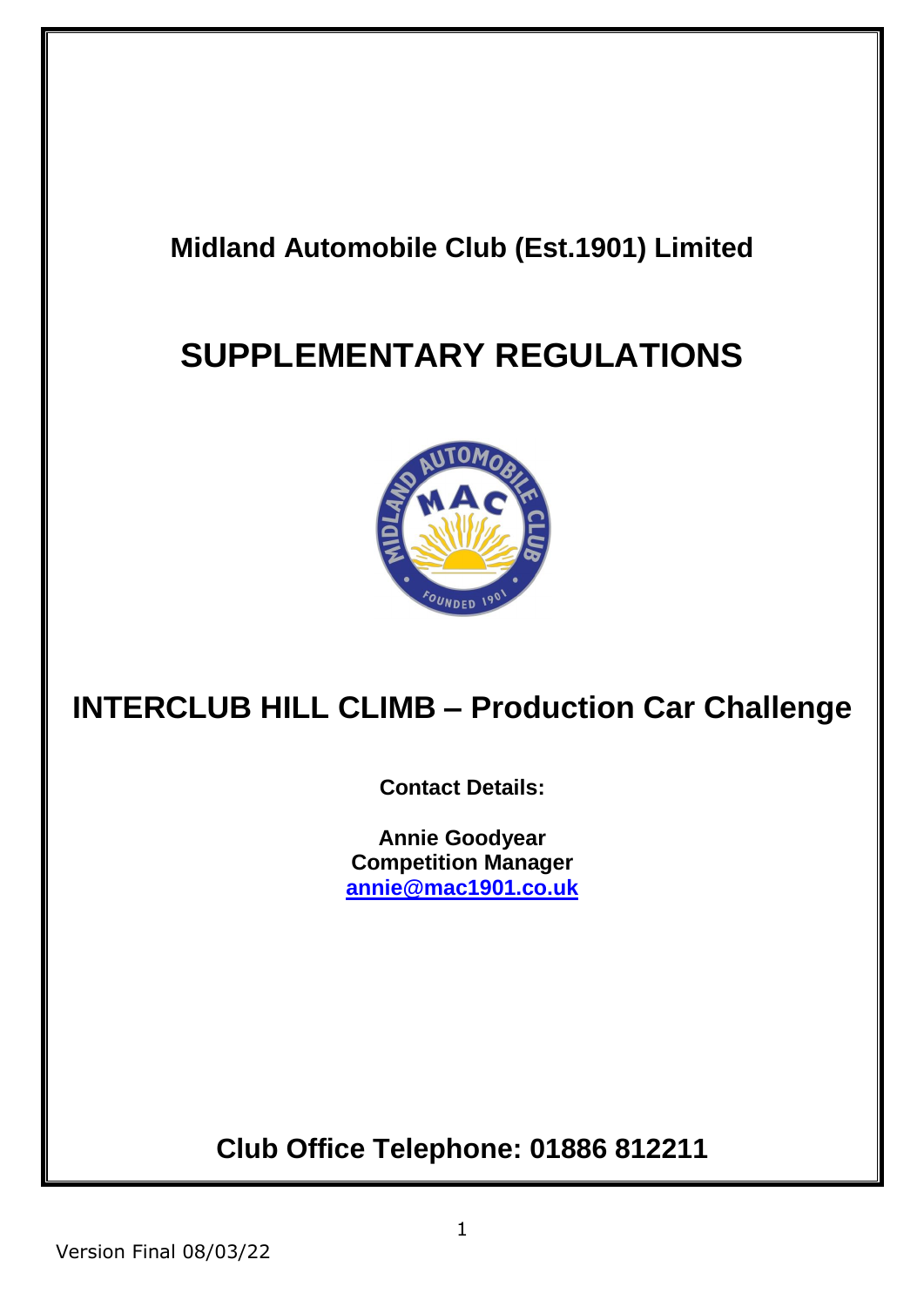### **SUPPLEMENTARY REGULATIONS**

- 1. The Midland Automobile Club (Est. 1901) Limited is the organising Club and is a registered club of Motorsport UK (Club ID 120882)
- 2. **Meetings:** The meetings will be held under the General Regulations of Motorsport UK (incorporating the provisions of the International Sporting Code of the FIA), these Supplementary Regulations and any written instructions that the organising Club may issue.
- 3. **Location:** Shelsley Walsh is situated about 10 miles north-west of Worcester and 9 miles south-west of Stourport-on-Severn. At map reference138/721631

AA Signs from M5 junctions 6 and 7 and from Stourport on Severn revert to Brown Signs on the approach to Shelsley.

- 4. **Licence:** The Track Licence for 2022 Applied for.
- 5. **Permits:** Motorsport UK Permits as specified in the Summary have been applied for and Permit numbers will be confirmed in the Final Instructions.
- 6. **Documentation:** All Competitors must hold a valid Competition Licence, have proof of Club membership and proof of Championship Registration. Competitors from Overseas may compete in the meeting providing they can provide their ASN details to the Secretary of the Meeting prior to the event commencing. Competitors may be asked to produce all relevant documentations.
- 7. **Championships:** The meetings will constitute rounds of the Championships specified in Appendix 1.
- 8. **Programme:** The programme for the meeting (and running order) will be advised in the Final Regulations
- 9. **Course:** The length of the course is 1000 yards with an average gradient of 1 in 8.9, with left and right hand corners.
- 10. **Class Structure:** Classes are set out in Appendix 2. All vehicles must comply with Motorsport UK Technical Regulations.
- 11. **Awards:** Awards will be presented as shown in Appendix 3.
- 12. **Entries:** Entry lists open on publication of these supplementary regulations.

All entries must be made online via the Club's websit[e www.shelseywalsh.com](http://www.shelseywalsh.com/)

### Paper entries will not be accepted unless by prior agreement

Multiple or single entries can be made.

- 13. **Closing:** Entries for all events will close 28 full days before the event however, late entries may be accepted at the discretion of the organisers as long as the events are not oversubscribed, and subject to the payment of a late entry fee of £20.00 All entries will be held in abeyance for consideration immediately after the closing date, and notification of acceptance or refusal will be emailed shortly after this date for each event. Competitors requiring confirmation of receipt of entries should contact the office.
- 14. **Entry fees**

**Interclub: £155 (£137.50 MAC Member)** Entry fees will be banked as received. Entries cancelled 14 days or more prior to the meeting will be refunded in full less a £15.00 administration charge.

Entries cancelled between 7 and 13 days prior to the meeting will be refunded in full less a £40.00 administration charge.

Entries cancelled less than 7 days prior to the meeting will receive a refund of £25 only, upon application to the Secretary of the Meeting.

- 15. **Cancellation:** In the unfortunate situation of the cancellation of an event as a result of circumstances beyond our control, e.g. force majeure, viral pandemic, dictates from Government and or Motorsport UK etc. We will propose returning of event fees less actual costs, up to a maximum of £15.
- 16. **Cheques:** Entries accompanied by post-dated cheques will not be considered.
- 17. **Refusal:** All entries are accepted or refused at the discretion of the Organisers. In the event of refusal, the entry fee will be refunded **IN FULL** regardless of when the refusal is notified.
- 18. **All refunds will be processed in the week following the event.**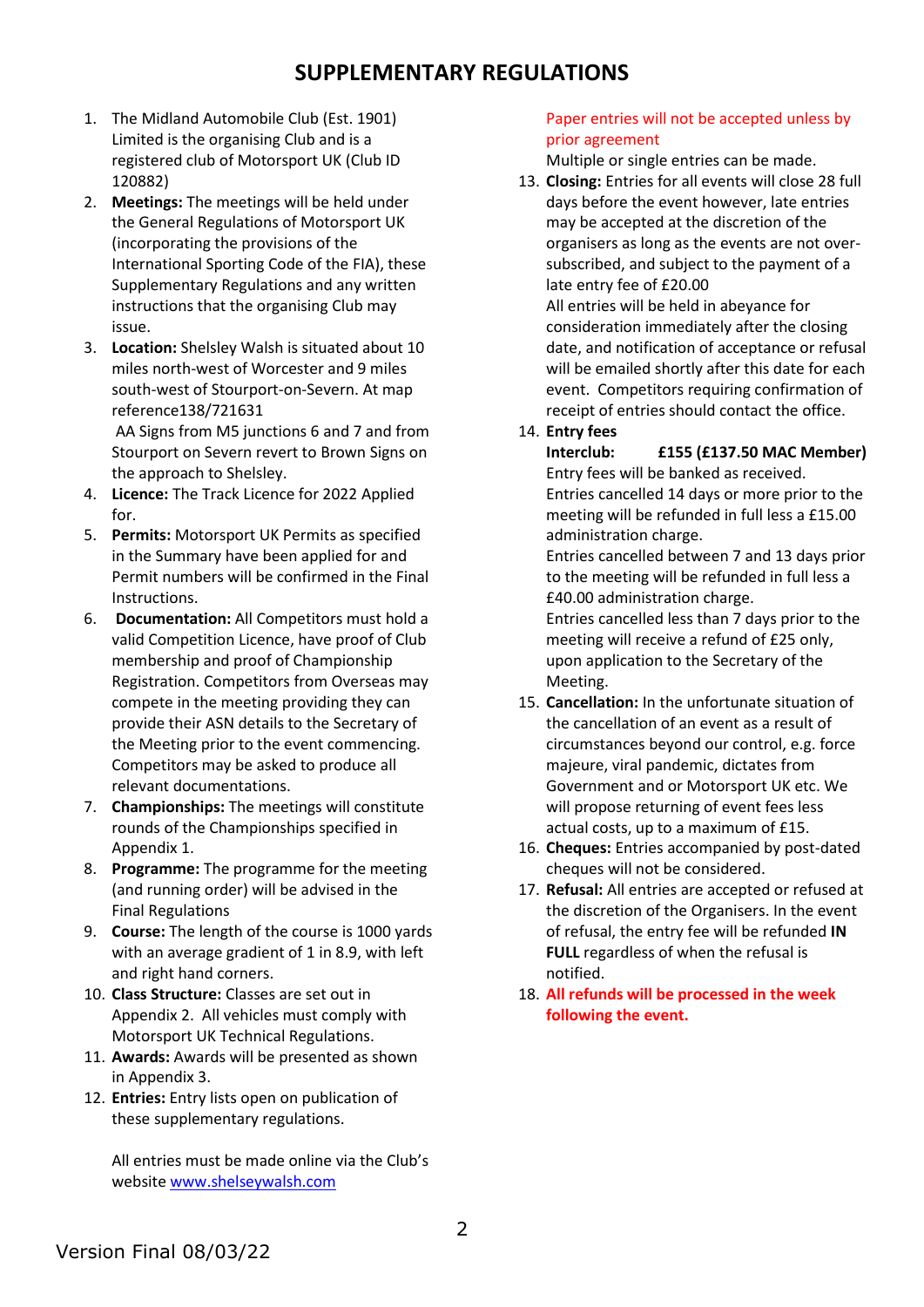19. **Priority of entries:** Please note that, in the event of entries being oversubscribed, priority for entries will be as follows:

Entries received prior to the closing date: *Priority 1: Entrants in an invited championship who are members of the MAC*

*Priority 2: Entrants in an invited championship (who are not a member of the MAC)*

*Priority 3: MAC Members not in a championship Priority 4: Invited club members (in date of entry order)*

Entries received after the Closing Date (if the maximum numbers have not yet been reached) *Priority 5: MAC members Priority 6: Championship entrants*

*Priority 7: Invited club members*

- 20. In the event of events being oversubscribed, the organiser reserves the right to "cap" the number of competitors from an invited championship. If this is the case it will be the responsibility of the championship co-ordinator to select the successful entries.
- 21. **Practice:** Competitors are strongly recommended to walk the hill up to 15 minutes before the start of practice

Competitors will be given the opportunity of at least two practice runs (unless a championship specifically foregoes this opportunity in favour of substituting one of the designated practice runs as a timed competitive run)

In the event of 'force majeure' the Clerk of the Course may determine a different procedure which will be notified to all competitors via the paddock tannoy system, notice board or both.

- 22. **New Drivers:** All drivers who have not previously competed at Shelsley Walsh **MUST** attend a "NEW DRIVERS' BRIEFING" in the Farmyard 15 minutes before the start of the meeting, and must confirm that they have walked the course (H)32.1.3
- 23. **Competition Numbers:** Competitors will be identified by competition numbers (as defined in accordance with Motorsport UK regulations or as agreed by the Chief Timekeeper) displayed on both sides of the car. A third set of numbers which can be smaller **MUST** be displayed on the front left of the car to enable the timekeepers to identify cars approaching the start line. When two drivers compete in the same car, two sets of suitable numbers must be provided by the entrant and changed as necessary. Cars will not be permitted to run with two sets of numbers displayed at the same time.
- 24. **Noise**: All vehicles must meet the silencing levels set out in Motorsport UK Technical Regulations, except for period defined cars in groups A to H and cars running in special, historic or invitation

classes that are allowed, at the absolute discretion of the Clerk of the Course. Competitors are also requested to minimise revving of engines in the return road when descending the hill and to refrain from running engines in the Paddock after the end of the meetings. Under no circumstances may engines be started in the paddock before 8.45am (except road legal cars). The Environmental Scrutineer will be the judge of fact in noise related matters and may request additional testing of any car suspected of creating excessive noise

- 25. **Start Area**: The entry to the area is defined by the Pre-Start Line. Once this line is passed, a car will be deemed to be under starter's orders. No more than two people in addition to the driver and officials may attend each car in the identified start area (S) 9.3.5 .
- 26. **TYRE CLEANING / SPINNING / TYRE WARMERS:** The spinning of wheels to clean and induce heat into the tyres is allowed within the designated area (S) 9.3.5 For the avoidance of doubt there are two lines that define the area between which tyre spinning can start and must finish. Forward motion must be maintained on each and every attempt, and any form of brake 'line lock' whether mechanical or electronic to facilitate this is prohibited. This, and the spinning wheels outside the designated area may result in disqualification from the event. The use of an external device or power source to pre-heat the tyres of competing cars, whether the tyres are fitted to the car or not, is prohibited. Transmission warming/testing shall be strictly in accordance with (K)14.2.
- 27. **Start Procedure**: On arrival at the Start Line, a red light will be displayed, cars will be set up in line with the timing gear, the rear wheels will be chocked, once the red-light changes to green the driver may commence his run, in their own time. A car will be deemed to have started when the vehicle, breaks the beam, starting the electronic timing apparatus.
- 28. **False Starts**: If a competitor makes an unsatisfactory start, provided that neither of the rear wheel centres has crossed the Start Line, he may be permitted to re-start. If, however, the car stops due to mechanical failure and cannot be immediately re-started, it must be removed as directed by marshals. Unless it can be returned to the Start Line within two minutes, a re-start will not be permitted. Judges of Fact will be on the Start Line to determine whether a false start has been made, and a re-start allowed.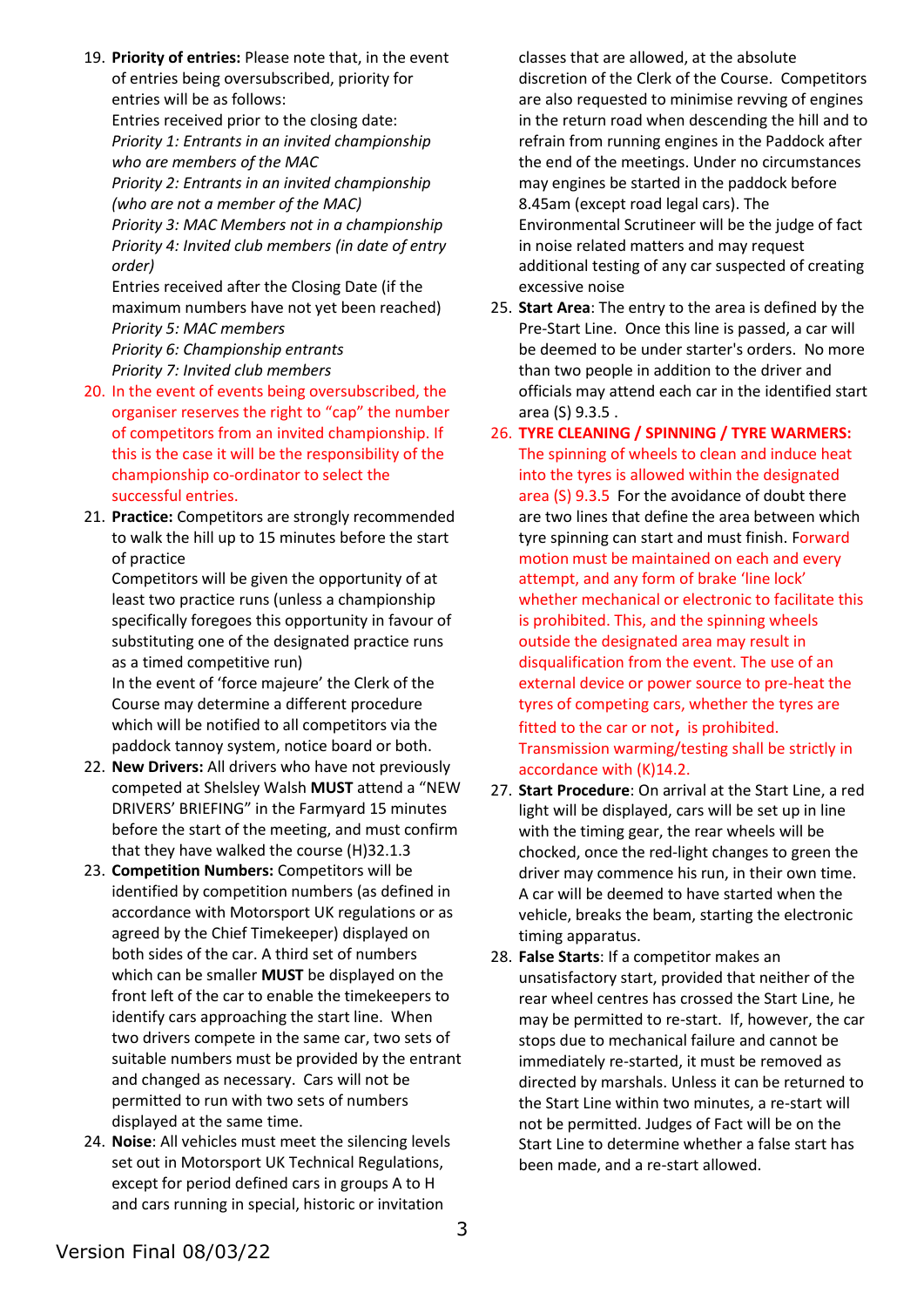29. **Flag Signals**:

**Ascending:** A Red Flag means STOP as soon as practicable and await further instructions from the Marshals.

- 30. **FINISH PROCEDURE:** The finish line will be indicated by black and white chequered boards on either side of the course. After crossing the finishing line follow the track to the holding paddock. Brake testing or practice starts are not allowed in the approach to or in the holding paddock
- 31. **Return to Paddock**: After each batch is completed, cars will return down the hill on the signal from the Finish Paddock Marshal. Under no circumstances will a car that is descending the hill overtake or stop for any reason other than as outlined in paragraph 30 above. It is particularly important that cars do not stop in the first section of the Return Road between Triangle and the Church. This prevents following cars from coasting back to the Paddock and is the major cause of delay in batch changeovers.

#### *It is imperative for public safety that you keep your speed slow when entering the paddock.*

- 32. Competitors are required to wear ALL safety gear for the return downhill. Failure to do so is in contravention of (S)9.2.1.
- 33. **Recovery:** In the event that a stricken car has to be recovered using the available Recovery Unit, equipment or marshals, care will be taken to minimise any further damage during the recovery. However, the Club disclaims any responsibility for any such consequential damage.
- 34. All damaged cars will be taken to the competitor field unless directed by the Clerk of the Course.
- 35. **Target times**: Target times will be assessed after practice for each event, based on a competitor's known performance or practice times. If any competitor improves on his target time by more than 5% that time will be excluded from the meeting's results.
- 36. **Ties**: In the event of two competitors tying for an Award, the competitor with the lowest Aggregate times will be the winner. If the result is still a tie, the Stewards of the Meeting shall decide on a suitable solution.
- 37. **Championships:** will be run in accordance with the Regulations issued for the individual

championships. Times recorded in the Championship Run Off will only count for the absolute Best Time of Day Awards, not for any other Class or definitive awards within the event. If any non-registered competitor has qualified for an absolute Best Time of Day Award at the end of the Class runs he will have the opportunity of becoming an additional runner in the Championship Run Off and will be integrated into the order of running.

- 38. **On Board Cameras:** Vehicles can only carry cameras if authorised by the Chief Scrutineer and Event Organiser in accordance with Motorsport UK regulations. Mountings will be closely inspected. Please advise the scrutineer at the time of inspection.
- 39. **Electric Cars:** Electric and hybrid cars are currently not permitted. Commercial vehicles are allowed subject to the approval of the Chief Scrutineer.
- 40. **Support vehicles:** No Trailers, motorhomes or support vehicles will be allowed into the Paddock whilst the meeting is in progress.
- 41. **Camping**: is permitted for Motor Homes, Caravans and Tents upon prior booking provided that they are parked in the Competitor's Car Park. There will be a charge of £10.00 per night inclusive of VAT if pre-booked with entry. Competitors are asked to include the camping fee with their entry for each event. An inspection of passes will be made during the weekend. Anybody who has not booked may be able to purchase their pass at the paddock office at a cost of £15 per night.

### *Camping on Sunday night is ONLY permitted in the Orchard*

- 42. All other Motorsport UK General and Technical Regulations apply as written. All references are to the 2022 edition of the Motorsport UK Yearbook
- 43. **Officials:** The appointed Officials will be notified to Competitors in their Final Instructions and published in the event programme. Any other changes will be notified on the meeting notice board adjacent to the Times Display in the Paddock.
- 44. **Results:** Provisional results will be published as soon as possible following the end of the event.
- 45. **Protests:** Any protest must be lodged in accordance with Motorsport UK Regulations.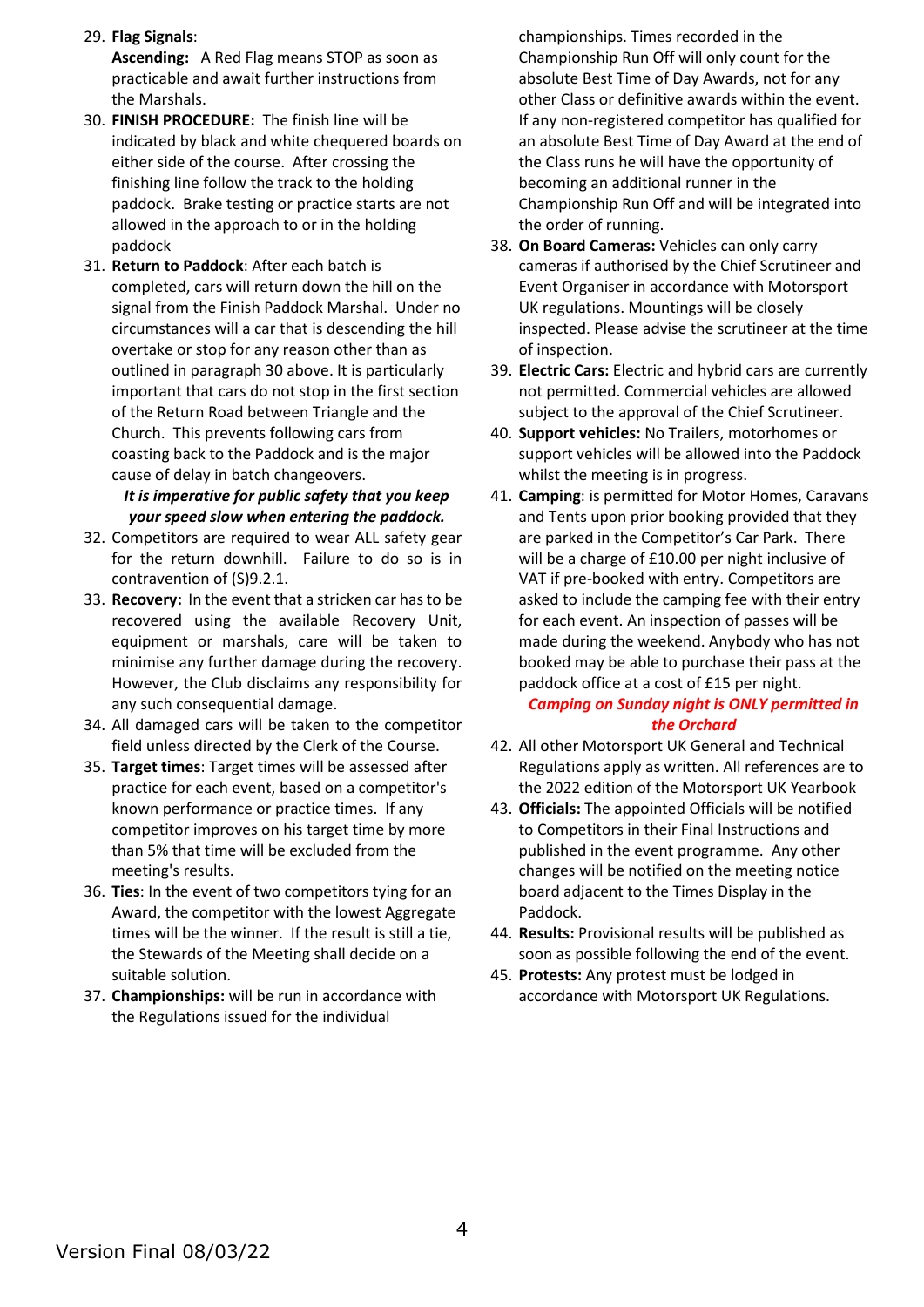#### **Event Structure**

#### **PERSONS ELIGIBLE:**

1.1 Interclub events are open to all competitors holding an interclub licence as a minimum

1.2 National with Interclub Weekend

| Event                              | Date   | <b>Status</b> | Closing  | Invited Championship                             | Invited/Member Clubs                                                              |
|------------------------------------|--------|---------------|----------|--------------------------------------------------|-----------------------------------------------------------------------------------|
|                                    |        |               | Date     |                                                  |                                                                                   |
| <b>Production Car</b><br>Challenge | 21 May | Interclub     | 22 April | <b>BARC Connaught Speed</b><br><b>HRCR Speed</b> | Association of West Midland<br>Motor Clubs<br>Welsh Association of Motor<br>Clubs |

#### **Class Structure**

- A1b Road Cars Series Production up to 2000cc
- A2b Road Cars Series Production over 2000cc
- A3b Road Cars Series Production Cars 4 Wheel Drive of any engine capacity
- A4b Road Cars Series Production Cars with space-framed or non-ferrous chassis.
- B1b Road Cars Specialist Production (see note 1 & 2)
- C1b Modified Cars Series Production Cars up to 1400cc
- C2b Modified Cars Series Production Cars 1400cc up to 2000cc
- C3b Modified Cars Series Production Cars over 2000cc
- C4b Modified Cars Series Production Cars 4 Wheel Drive of any engine capacity
- Db Modified Cars Specialist Production Cars (see note 2)
- Pb Classic Saloons and Sports Cars pre-1975
- Zb Commercial Vehicles (including vans and pick-ups)

Notes:

- 1. Cars running in road going classes must compete in a road legal condition. Competitors must be able to produce proof of current road tax, insurance and MOT certificate. Proof of road tax will be via taxation receipt or vehicle enquiry printout using the DVLA enquiry website. Competitors will also be required to provide the vehicle registration number of the car on the entry form. Tyres must comply with List 1a or List 1b in the Motorsport UK Yearbook 2022.
- 2. All Caterham, Lotus Seven, Westfield cars and other 'Kit' cars complying with S.12 and S.13 of the 2022 Motorsport Year Book will enter classes B and D. All other cars of this type which do not comply with the above will enter class F or G and comply with the relevant safety regulations.

#### **The following championships will run in separate classes.**

- BARC BARC Connaught Speed
- HRCR Historic Rally Car Register Speed

#### **Awards and Trophies**

#### **3.1 Class Awards -**

First in each class (subject to 3 starters) Second in each class (subject to 6 starters) Third in each class (subject to 10 starters)

#### **All Class awards will be presented at the end of the meeting in the barn**

*If the award winner is unable to collect their award, someone may be nominated to collect it on their behalf. N.B Awards will not be posted out or held for collection at a later date.*